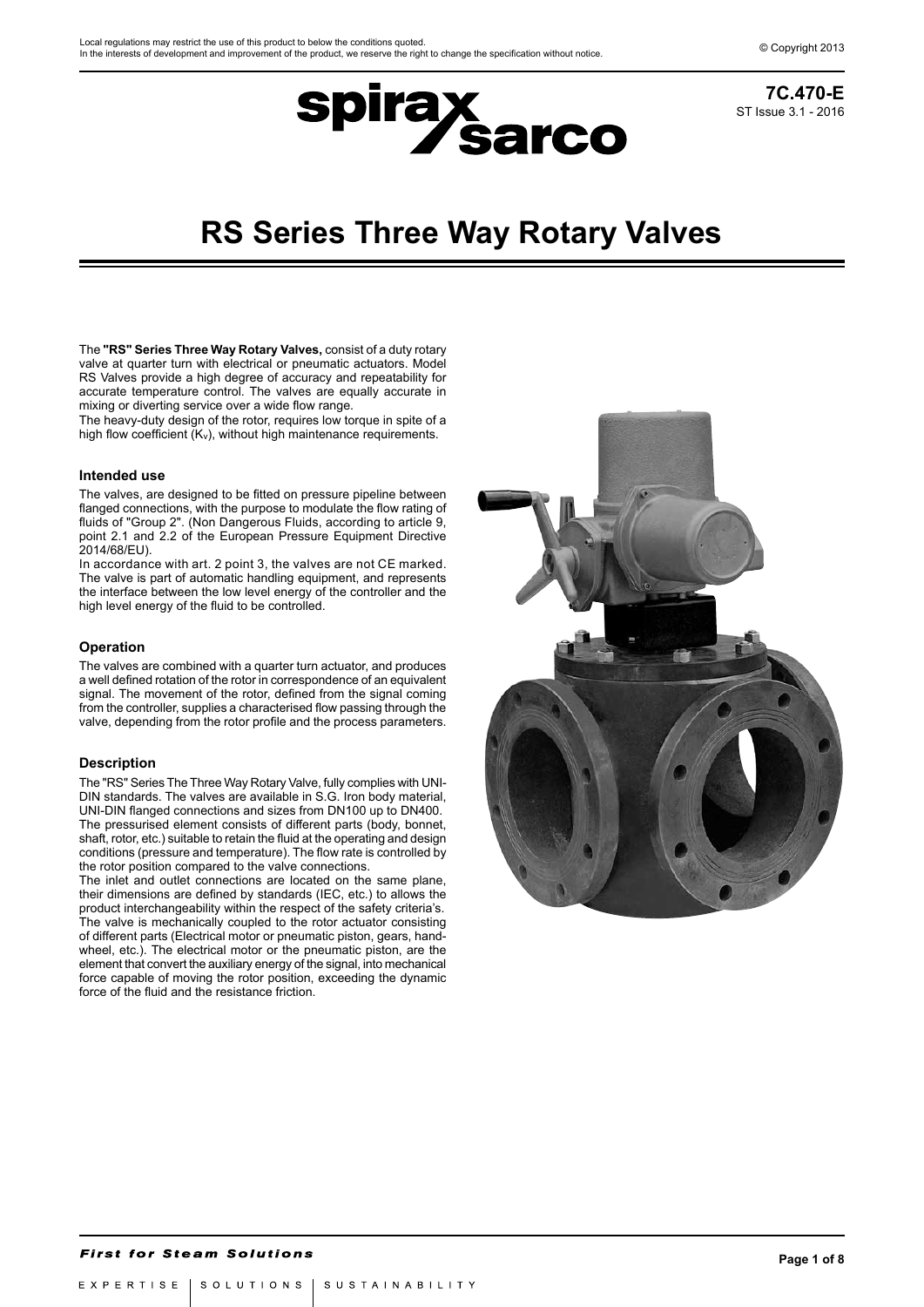### **Electric operating with mod. SG actuators**

| Valve size/actuators combinations | <b>Actuators</b> |
|-----------------------------------|------------------|
| DN100÷200                         | SG1              |
| DN250÷300                         | SG2              |
| DN350÷400                         | SG3              |



**Fig. 1 - Actuator SG**

### **Actuator Technical Specifications**

Quarter-turn Electric Actuator, power supply 230 V/60 Hz/3 Ph\*, IP67 watertight execution, handwheel for emergency maneuver, anticondensation heater, N° 2 Position limit switches, N° 2 torque limiters, opening mechanical indicator, 1000 ohm potentiometer for position retransmission, designed to be mounted directly on the valves.

### **Included Accessories(standard)**

Driving Actuating unit MDU100 type, 4-20 mA control signal, 4-20 mA valve position retransmission, built-in motor starter assembly, control selectors LOC/REM

**\* actuators with different power supplies are available On request; please contact Spirax Sarco.** 

### **Pneumatic operating with mod. AP actuators**

| Valve size/actuators<br>combinations | <b>Actuators</b><br>(double effetc) | <b>Actuators</b><br>(simple effect) |  |  |
|--------------------------------------|-------------------------------------|-------------------------------------|--|--|
| DN100÷200                            | APM04D                              | APM05S                              |  |  |
| DN250÷300                            | APM06D                              | APM08S                              |  |  |
| DN350÷400                            | APM08D                              | APM <sub>10S</sub>                  |  |  |



**Fig. 2 - Actuator AP**

### **Actuator Technical Specifications**

Quarter-turn pneumatic Actuator, anodized aluminum body, epoxy coated die-cast aluminum end plates, stainless steel hardware.

### **Included Accessories (standard)**

- **On-off Optional setting:** Solenoid Valve, watertight box with No. 2 micro mechanical SPDT
- **Pneumatic Optional setting (with control signal 0,2÷1,0 bar):** pneuamtic positioner mod. PP5M, reducing filter mod. FR75M.
- **Electropneumatic Optional setting (with control signal 4÷20 mA and 4-20 mA valve position retransmission):** Positioner mod. SP500M, reducing filter mod. FR75M.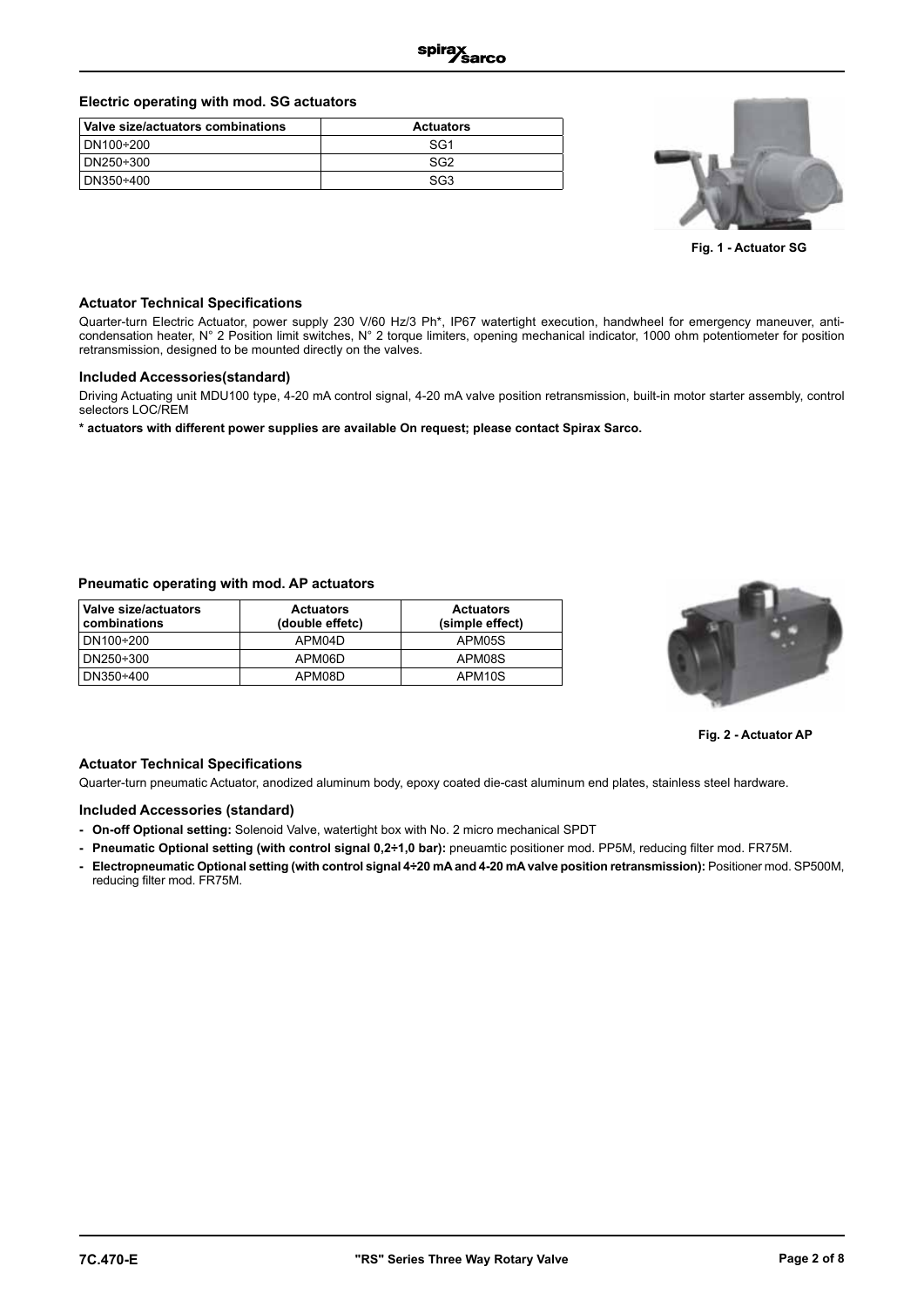### **Tab. 1 - "RS" Series Valves categorisation**

|                                | "RS" Series Valves Ped Categorisation |                       |                    |            |            |            |            |                          |            |  |  |  |  |
|--------------------------------|---------------------------------------|-----------------------|--------------------|------------|------------|------------|------------|--------------------------|------------|--|--|--|--|
|                                | <b>Connections</b>                    |                       |                    | Liauids    |            |            |            |                          |            |  |  |  |  |
| <b>Body</b><br><b>Material</b> |                                       | <b>Body</b><br>Rating | Group <sub>2</sub> |            |            |            |            |                          |            |  |  |  |  |
|                                |                                       |                       | 100                | 150        | 200        | 250        | 300        | 350                      | 400        |  |  |  |  |
|                                | PN <sub>6</sub>                       | PN <sub>6</sub>       | <b>SEP</b>         | <b>SEP</b> | <b>SEP</b> | <b>SEP</b> | <b>SEP</b> | <b>SEP</b>               | <b>SEP</b> |  |  |  |  |
| Ghisa<br>Sferoidale            | <b>PN10</b>                           | <b>PN10</b>           | <b>SEP</b>         | <b>SEP</b> | <b>SEP</b> | <b>SEP</b> |            | $\overline{\phantom{0}}$ |            |  |  |  |  |
|                                | <b>PN16</b>                           | <b>PN16</b>           | <b>SEP</b>         | <b>SEP</b> | <b>SEP</b> | <b>SEP</b> |            | $\overline{\phantom{0}}$ |            |  |  |  |  |

### **Tab. 2 - Pipe Connections**

| <u>Type</u>           | RS              |                                                      |  |  |  |  |  |  |
|-----------------------|-----------------|------------------------------------------------------|--|--|--|--|--|--|
| <b>Size</b>           | DN100-400       | DN100-250                                            |  |  |  |  |  |  |
| <b>Connections</b>    | UNI-DIN PN6     | l UNI-DIN PN10-16                                    |  |  |  |  |  |  |
| <b>Inlet Pressure</b> | 6 bar (maximum) | 10, 16 bar (maximum) according to the flanges rating |  |  |  |  |  |  |

**Note:** others flanged connections available On request; please contact Spirax Sarco.

### **Tab. 3 - Specifications**

| Type                         | <b>RS</b>                                                                |  |  |  |  |  |
|------------------------------|--------------------------------------------------------------------------|--|--|--|--|--|
| <b>Fluids</b>                | - Fresh water<br>- Sea water (Coating in CeramAlloy™)<br>- Lubricant Oil |  |  |  |  |  |
| <b>Differential Pressure</b> | Through the valve:<br>- Full port<br>- 15 psi (maximum)                  |  |  |  |  |  |
| Leakage Rate (Max)           | All sizes:<br>$-1.6%$<br>- Diverting valve<br>- Mixing valve<br>$-1.8%$  |  |  |  |  |  |
| <b>Temperature Range</b>     | $0-110^{\circ}$ C                                                        |  |  |  |  |  |

| <b>Accessories</b> (to be fitted with local temperature controls)<br>- SxS Auto P.I.D. electronic temperature controller.<br><b>Options</b><br>l - SxS RTD Sensor type TE<br>I - SxS PI pneumatic temperature controller |  |
|--------------------------------------------------------------------------------------------------------------------------------------------------------------------------------------------------------------------------|--|
|--------------------------------------------------------------------------------------------------------------------------------------------------------------------------------------------------------------------------|--|

\* On request the electric actuator can supply with, 380V or 440V and 50 or 60 Hz.

### **Tab. 4 - Kvs flow rate coefficients**

| <b>DN</b> size | 100 | 150    | 200  | 250  | 300  | 350  | 400  |
|----------------|-----|--------|------|------|------|------|------|
| Std.           | 304 | $\sim$ | 1234 | 1836 | 2782 | 3856 | 4480 |

### **N.B.**

The K<sub>vs</sub> flow coefficient is expressed in Metric Units (m $^3$ /h/ bar) with water temperature at 15°C. To convert K<sub>vs</sub> into U.S. C<sub>vs</sub> Units (gpm/psi), use the following factor :  $C_{vs}$  =  $K_{vs}/0.865$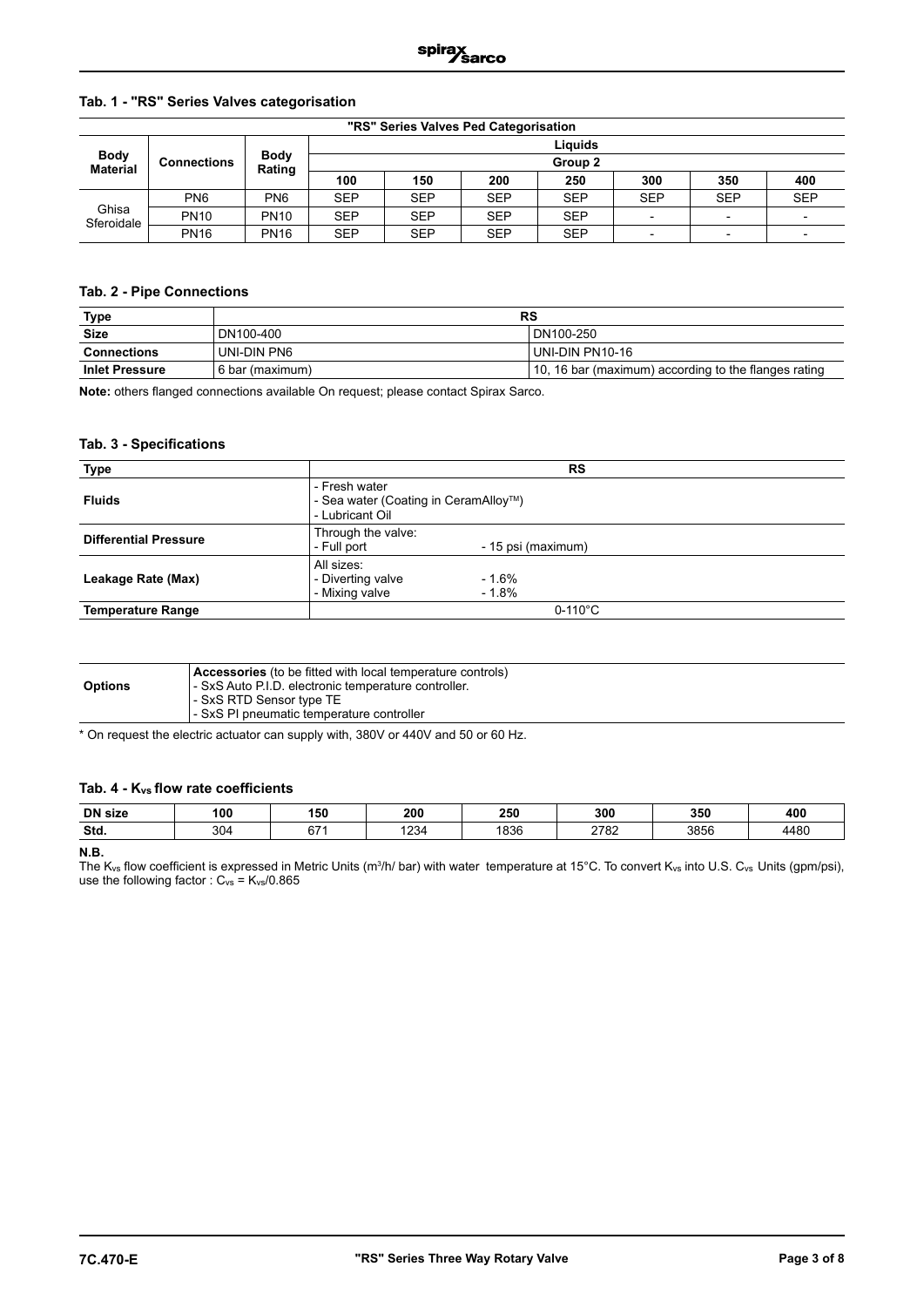### **Dimensions**

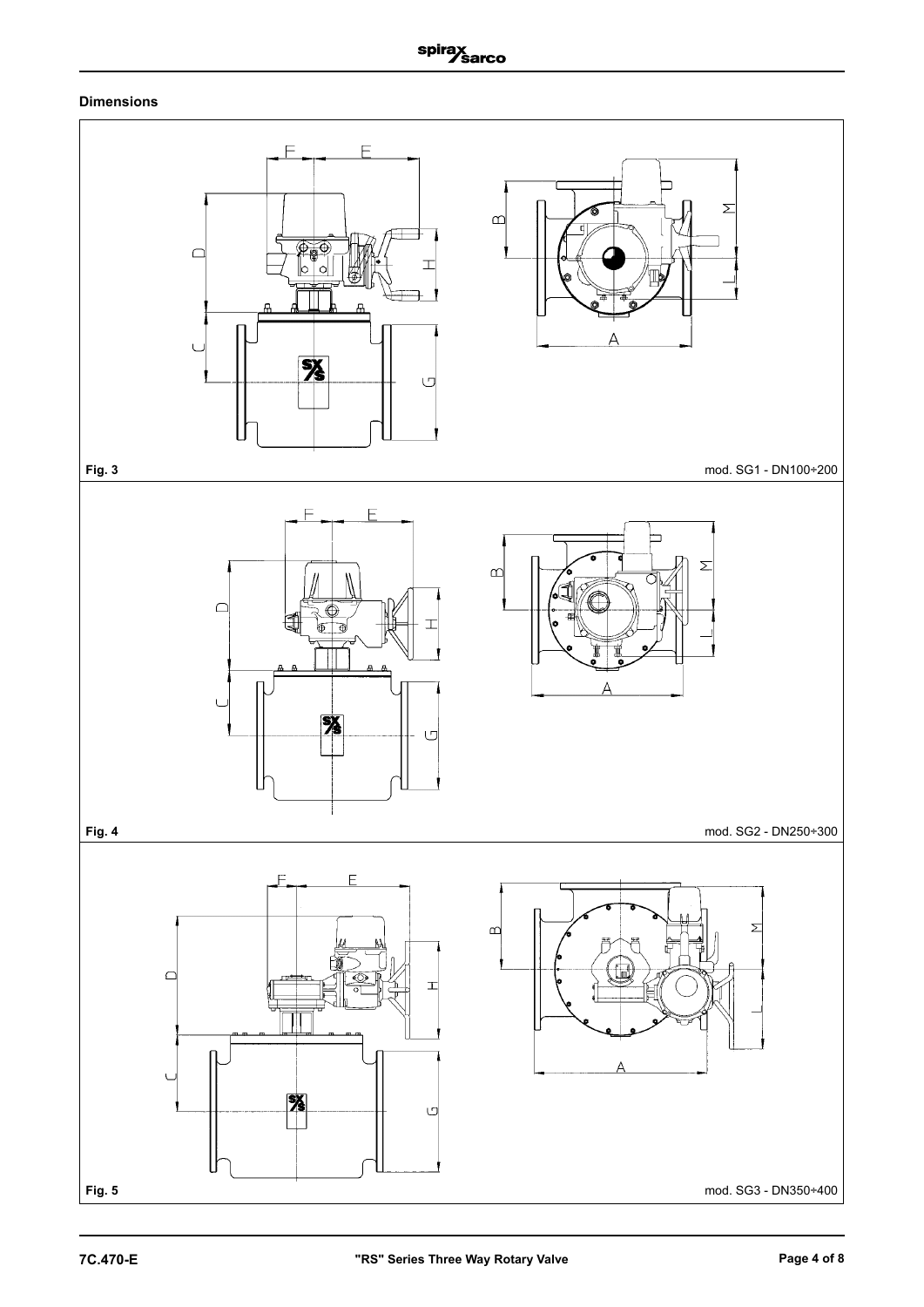### spirax<br>//sarco



### **Dimensions (Millimetres)**

### **Tab. 5 - Body Valve Dimensions**

|           |     |     |     |     |             | <b>PN6 Flanged</b> |            | <b>PN10 Flanged</b> |                      |         |            | <b>PN16 Flanged</b>      |                      |                          |            |
|-----------|-----|-----|-----|-----|-------------|--------------------|------------|---------------------|----------------------|---------|------------|--------------------------|----------------------|--------------------------|------------|
| <b>DN</b> | А   | в   | C   | G   | n°<br>holes | on<br>Φ            | Φ<br>holes | G                   | $n^{\circ}$<br>holes | on<br>Φ | Φ<br>holes | G                        | $n^{\circ}$<br>holes | <b>on</b><br>Φ           | Φ<br>holes |
| 100       | 300 | 150 | 131 | 210 | $4^*$       | 170                | 18         | 220                 | 8                    | 180     | 18         | 220                      | 8                    | 180                      | 18         |
| 150       | 355 | 178 | 160 | 265 | 8           | 225                | 18         | 285                 | 8                    | 240     | 22         | 285                      | 8                    | 240                      | 22         |
| 200       | 450 | 225 | 194 | 320 | 8           | 280                | 18         | 340                 | 8                    | 295     | 22         | 340                      | 12                   | 295                      | 22         |
| 250       | 525 | 263 | 226 | 375 | 12          | 335                | 18         | 395                 | 12                   | 350     | 22         | 405                      | 12                   | 355                      | 25         |
| 300       | 600 | 300 | 282 | 440 | 12          | 395                | 22         | 445                 | 12                   | 400     | 22         | $\overline{\phantom{0}}$ |                      | $\overline{\phantom{0}}$ |            |
| 350       | 700 | 350 | 309 | 490 | 12          | 445                | 22         | 505                 | 16                   | 460     | 22         | -                        |                      | $\overline{\phantom{0}}$ |            |
| 400       | 800 | 400 | 330 | 540 | 16          | 495                | 22         | 565                 | 16                   | 515     | 25         | ۰                        |                      | $\overline{\phantom{0}}$ |            |

\* Local regulations may restrict the use whit oils.

### **Tab. 6 - Electric and pneumatic actuators dimensions**

|           |     | <b>Electric Actuators</b> |     |     |     |     |                      | <b>Pneumatic Actuators</b> |     |     |     |                      |     |     |     |     |     |     |
|-----------|-----|---------------------------|-----|-----|-----|-----|----------------------|----------------------------|-----|-----|-----|----------------------|-----|-----|-----|-----|-----|-----|
| <b>DN</b> |     |                           |     |     |     |     | <b>Double Effect</b> |                            |     |     |     | <b>Simple Effect</b> |     |     |     |     |     |     |
|           | D   | Е                         |     | н   |     | М   | N                    |                            | D   | Q   | R   | c<br>Ð               | N   |     | P   | Q   | R   | s   |
| 100       | 300 | 245                       | 110 | 165 | 100 | 236 | 643                  | 220                        | 277 | 200 | 155 | 55                   | 658 | 220 | 277 | 200 | 155 | 70  |
| 150       | 300 | 245                       | 110 | 165 | 100 | 236 | 643                  | 220                        | 277 | 200 | 155 | 55                   | 658 | 220 | 277 | 200 | 155 | 70  |
| 200       | 300 | 245                       | 110 | 165 | 100 | 236 | 643                  | 220                        | 277 | 200 | 155 | 55                   | 658 | 220 | 277 | 200 | 155 | 70  |
| 250       | 380 | 280                       | 165 | 250 | 130 | 300 | 739                  | 220                        | 338 | 200 | 155 | 73                   | 823 | 220 | 345 | 300 | 225 | 108 |
| 300       | 380 | 280                       | 165 | 250 | 130 | 300 | 739                  | 220                        | 338 | 200 | 155 | 73                   | 823 | 220 | 345 | 300 | 225 | 108 |
| 350       | 470 | 420                       | 105 | 430 | 315 | 300 | 803                  | 220                        | 338 | 300 | 213 | 108                  | 908 | 220 | 345 | 500 | 325 | 145 |
| 400       | 470 | 420                       | 105 | 430 | 315 | 300 | 803                  | 220                        | 338 | 300 | 213 | 108                  | 908 | 220 | 345 | 500 | 325 | 145 |

### **Tab. 7 - Weights (approximate - Kg)**

| <b>Valve Size</b>                         | <b>DN100</b> | <b>DN150</b> | <b>DN200</b> | <b>DN250</b> | <b>DN300</b> | <b>DN350</b> | <b>DN400</b> |
|-------------------------------------------|--------------|--------------|--------------|--------------|--------------|--------------|--------------|
| <b>Electric Actuator</b>                  | 50           |              | 116          | 173          | 232          | 364          | 450          |
| <b>Pneumatic Actuator (Double Effect)</b> |              | 72           | 117          | 158          | 245          | 347          | 433          |
| <b>Pneumatic Actuator (Simple Effect)</b> | 59           | 80           | 125          | 196          | 281          | 411          | 497          |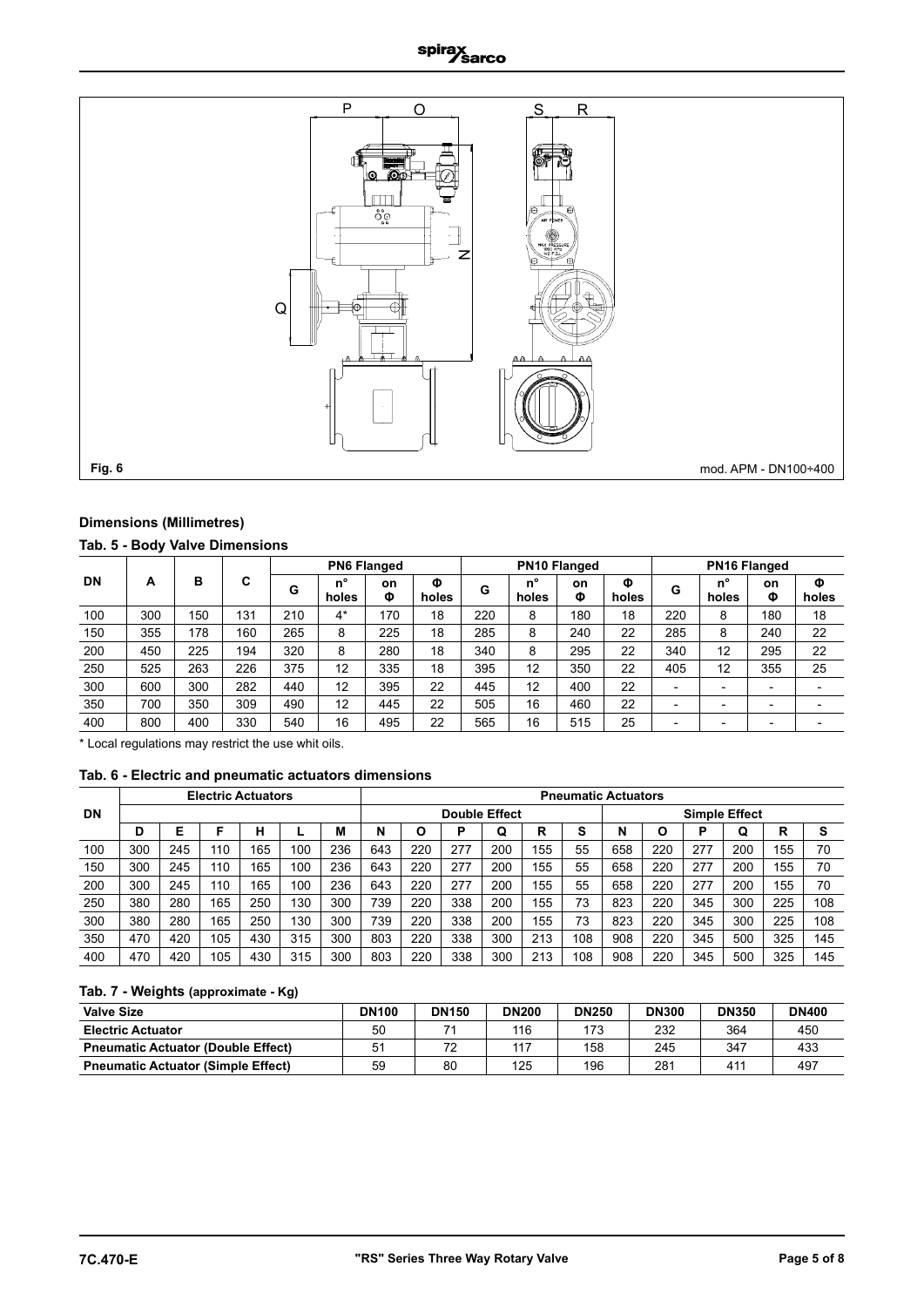### **RS 3-way rotary valve**

### **Principles of operation**

Operation of the 3-way rotary valve is simple and straightforward:

According to the application the service of the valve can be: diverging or converging.

In diverging service, flow enters the common port A or B and flows out of the other ports depending upon the position of the rotor.

In converging service, flow enters from A and C or B and C depending upon position of rotor and leaves through the common port.

All sizes have an external position indicator.Valve action can be reversed without removing the valve from the line and without additional parts.



Diverging Valve

Converging Valve

4

R

B

#### **Diverging Service Converging Service**  $\overline{D}$ A DB MA **MB** *4 mA (0,2 bar) 4 mA (0,2 bar)* B B  $\overline{A}$ Δ  $\mathsf{B}$ Δ *4 mA (0,2 bar) 4 mA (0,2 bar) 20 mA (1 bar)* Ċ *20 mA (1 bar)*  $\subset$ *20 mA (1 bar) 20 mA (1 bar)* DC DD *20 mA (1 bar)* MC MD *20 mA (1 bar)*  $\overline{B}$ B A A *20 mA (1 bar) 20 mA (1 bar) 4 mA (0,2 bar) 4 mA (0,2 bar) 4 mA (0,2 bar) 4 mA (0,2 bar)* ◤ ▼⊂ C

The valve configuration, shows the rotor position with a signal of 4 mA or 0,2 bar (3 psi), and it is the safety position of the rotor on signal failure too.

### **Valve Sizing:**

To select the valve nominal diameter, calculate the flow rate coefficient using  $(K_v)$ , according to actual operating conditions for the fluid, by using the following formula. To obtain a satisfactory control and avoid hunting, do not oversize the valve (we suggest that the K<sub>v</sub> should be 75-80% of the  $K_{vs}$ ). Connection and valve body size will be the same as the valve port size, provided that fluid velocity is kept within acceptable limits (5 m/s approximately).

### **Liquids:**

The following formula applies to liquids which do not tend to evaporate at operating temperature:

$$
K_v = Q^* \sqrt{\frac{d}{\Delta P}}
$$

where:

- $Q = f$  flow rate volume (at operating temperature) m<sup>3</sup>/h
- d = relative density of liquid rate (at operating temperature)  $\text{Kg/dm}^3$
- $\Delta P$  = ppressure drop across the valve bar

### **Correction factors for viscous liquids**

For viscous liquids, multiply the Kv values calculated from the above formula by the following correction factors which are based on the viscosity expressed in Engler degrees:

| °Engler     |     |     |             |                 | o٥<br>◡ | $ \sim$<br>ວບ<br>$ -$ | 100 | $\epsilon$<br>15V |
|-------------|-----|-----|-------------|-----------------|---------|-----------------------|-----|-------------------|
| Coefficient | .06 | a c | ററ<br>ة∠, ا | $\Omega$<br>ے ب | .38     | $\sqrt{ }$<br>, די    | .60 | l.68              |

**Tab. 8 - Valve configuration**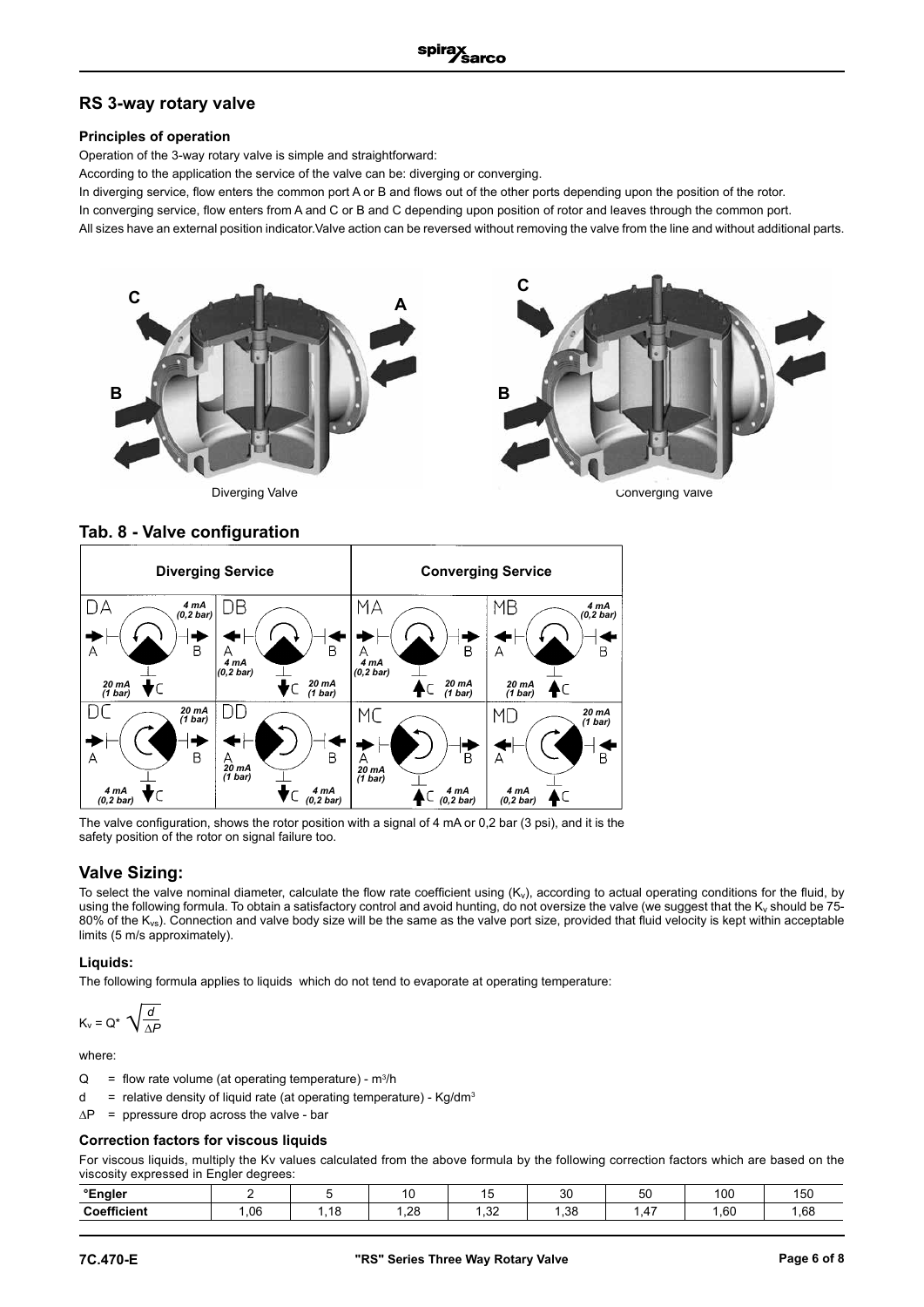### **Tab. 9 - Materials**

| $N^{\circ}$  | Part          | <b>Material</b>               | <b>Designation</b>      |
|--------------|---------------|-------------------------------|-------------------------|
|              | Body          | Nodular cast iron             | EN1563 GJS400-18-LT     |
| $\mathbf{2}$ | Cover         | Cast steel                    | ASTM A216 WBC           |
| 3            | Rotor         | Bronze                        | DIN 1705 Cu Sn5 Zn5 Pb5 |
| 4            | Shaft         | Stainless steel               | ASTM A351 CF8M          |
| 5            | Gasket        | O' Rings                      | Viton                   |
| 6            | <b>Bushes</b> | <b>Bronze</b>                 | DIN 1705 Cu Sn5 Zn5 Pb5 |
| 7            | <b>Nuts</b>   | <b>Zinc Plated Cast Steel</b> | <b>UNI 5587-6S</b>      |
| 9            | <b>Studs</b>  | Cast steel                    | UNI 5909-4.8            |



### **Valves spares**

Always order spares by using the description given in the column headed "Available spares" (Tab. 10) and state the size and type of valve whit the serial number.

### **Tab.10 - Available Spares**

| <b>Description</b>       | Item |
|--------------------------|------|
| Valve gaskets Kit        |      |
| Rotor Kit, shaft, bushes |      |
| <b>Bushes</b>            |      |

**Fig. 7 - "RS" valve body**